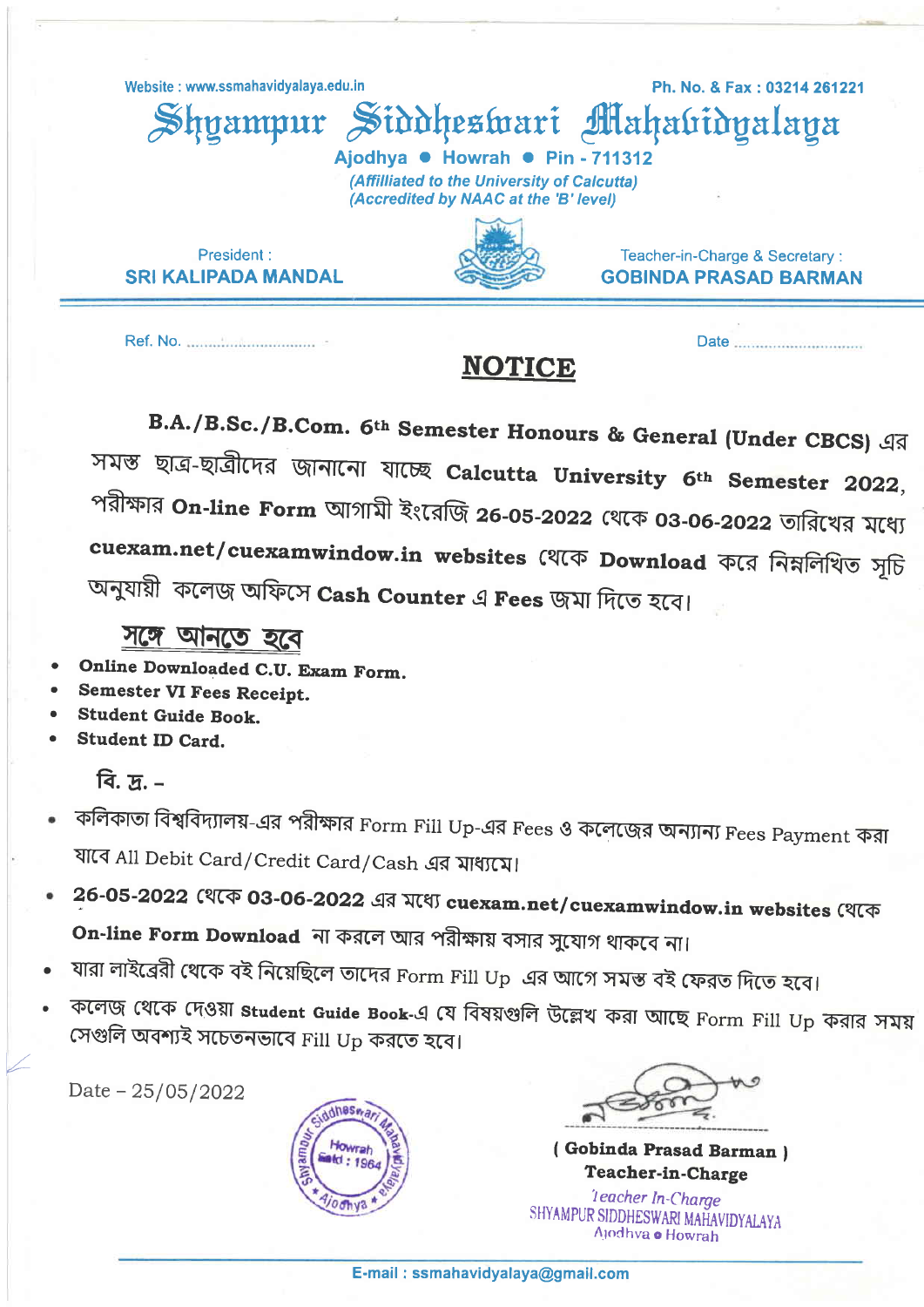Website : www.ssmahavidyalaya.edu.in Ph. No. & Fax : 03214 261221

Teacher-in-Charge & Secretary : GOBINDA PRASAD BARMAN

yampur Siddheswari Mahabidyalaya

Ajodhya • Howrah • Pin - 711312 (Affilliated to the University of Calcutta) (Accredited bY NAAC at the 'B' level)

President: **SRI KALIPADA MANDAL** 

Date Ref. No.

# B.A./B.Sc./B.Com. (Honours & General) Semester - VI

| <b>Course/Subject</b>                                                        | <b>Date</b>               | Time                 |
|------------------------------------------------------------------------------|---------------------------|----------------------|
| Bengali, English, Education History,<br><b>Political Sc. (Honours)</b>       | 30.05.2022<br>(Monday)    | 11:00 am to 03:00 pm |
| <b>Philosophy (Honours)</b><br>B.A. General College Roll No. 01-504          | 31.05.2022<br>(Tuesday)   | 11:00 am to 03:00 pm |
| <b>Sanskrit Honours</b><br>B.A. General College Roll No. 505-1102            | 01.06.2022<br>(Wednesday) | 11:00 am to 03:00 pm |
| Chemistry, Computer Sc., Geography,<br>Mathematics, Physics & Zoology (Hons) | 02.06.2022<br>(Thursday)  | 11:00 am to 03:00 pm |
| <b>B.Sc. General All</b>                                                     |                           |                      |
| <b>B.Com. Honours &amp; General All</b>                                      |                           |                      |
| <b>All Back Candidate</b>                                                    | 03.06.2022<br>(Friday)    | 11:00 am to 03:00 pm |

 $Date - 25.05.2022$ 



( Gobinda Prasad Barman <sup>I</sup> Teacher-in-Charge 'leacher ln-Charge SHYAMPUR SIDDHESWARI MAHAVIDYALAH Arodhva o Howrah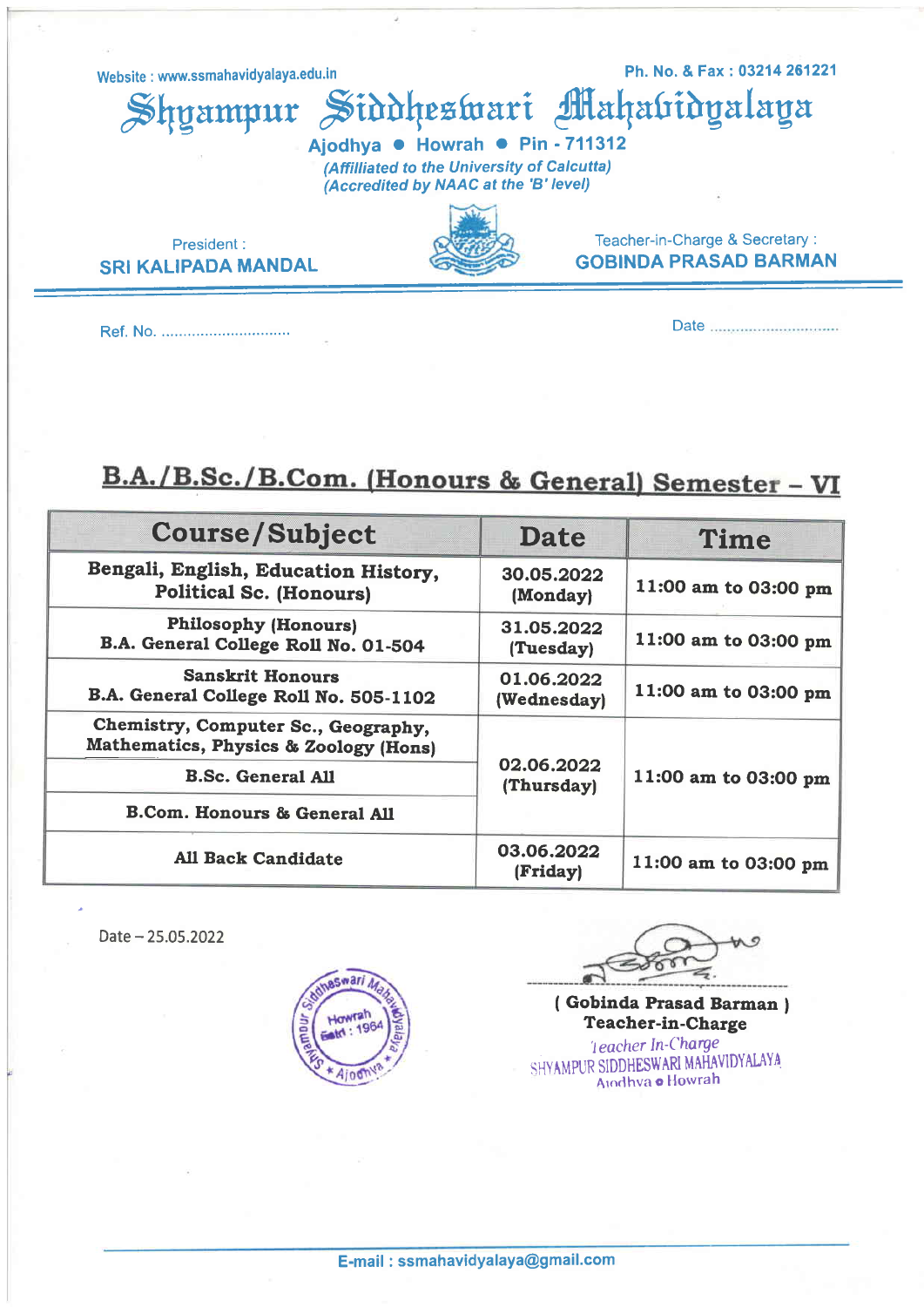Website : www.ssmahavidyalaya.edu.in Ph. No. & Fax : 03214 261221

Ajodhya • Howrah • Pin - 711312 (Affilliated to the University of Calcutta) (Accredited bY NAAC at the'B'level)

 $\mathbb S$ hyampur  $\mathbb S$ iddhestvari Mahatidyalaya

President: SRI KALIPADA MANDAL



Teacher-in-Charge & Secretary : GOBINDA PRASAD BARMAN

Ref. No. **NOTICE** 

Date ................................

B.A./B.Sc./B.Com. Part - III Honours & General (Under 1+1+1) এর সমস্ত ছাত্র-ছাত্রীদের জানানো যাচ্ছে Calcutta University Part - III, 2022, পরীক্ষার<br>On-line Form আগামী ইংরেজি 26-05-2022 থেকে 03-06-2022 তারিখের মধ্যে cuexam.net/cuexamwindow.in websites থেকে Download করে নিম্নলিখিত সৃচি অনুযায়ী কলেজ অফিসে Cash Counter এ Fees জমা দিতে হবে।

### সঙ্গে আনতে হবে

#### Part - III CU Online Exam Form

বি. দ. –  $*$ 

- কলিকাতা বিশ্ববিদ্যালয়-এর পরীক্ষার Form Fill Up-এর Fees ও কলেজের অন্যান্য Fees Payment করা যাবে All Debit Card/Credit Card/Cash এর মাধ্যমে।
- 26-05-2022 (थटक 03-06-2022 এর মধ্যে cuexam.net/cuexamwindow.in websites থেকে On-line Form Download না করলে আর পরীক্ষায় বসার সুযোগ থাকবে না।

| <b>Course/Subject</b>                                                   | <b>Date</b>            | Time                 |
|-------------------------------------------------------------------------|------------------------|----------------------|
| B.A./B.Sc./B.Com. Honours & General<br><b>Part - III All Candidates</b> | 03.06.2022<br>(Friday) | 11:00 am to 03:00 pm |

 $Date - 25.05.2022$ 



( Gobinda Prasad Barman ) Teacher-in-Charge

leacher In-Charge SHYAMPUR SIDDHESWARI MAHAVIDIALAI. Ajodhva o Howrah